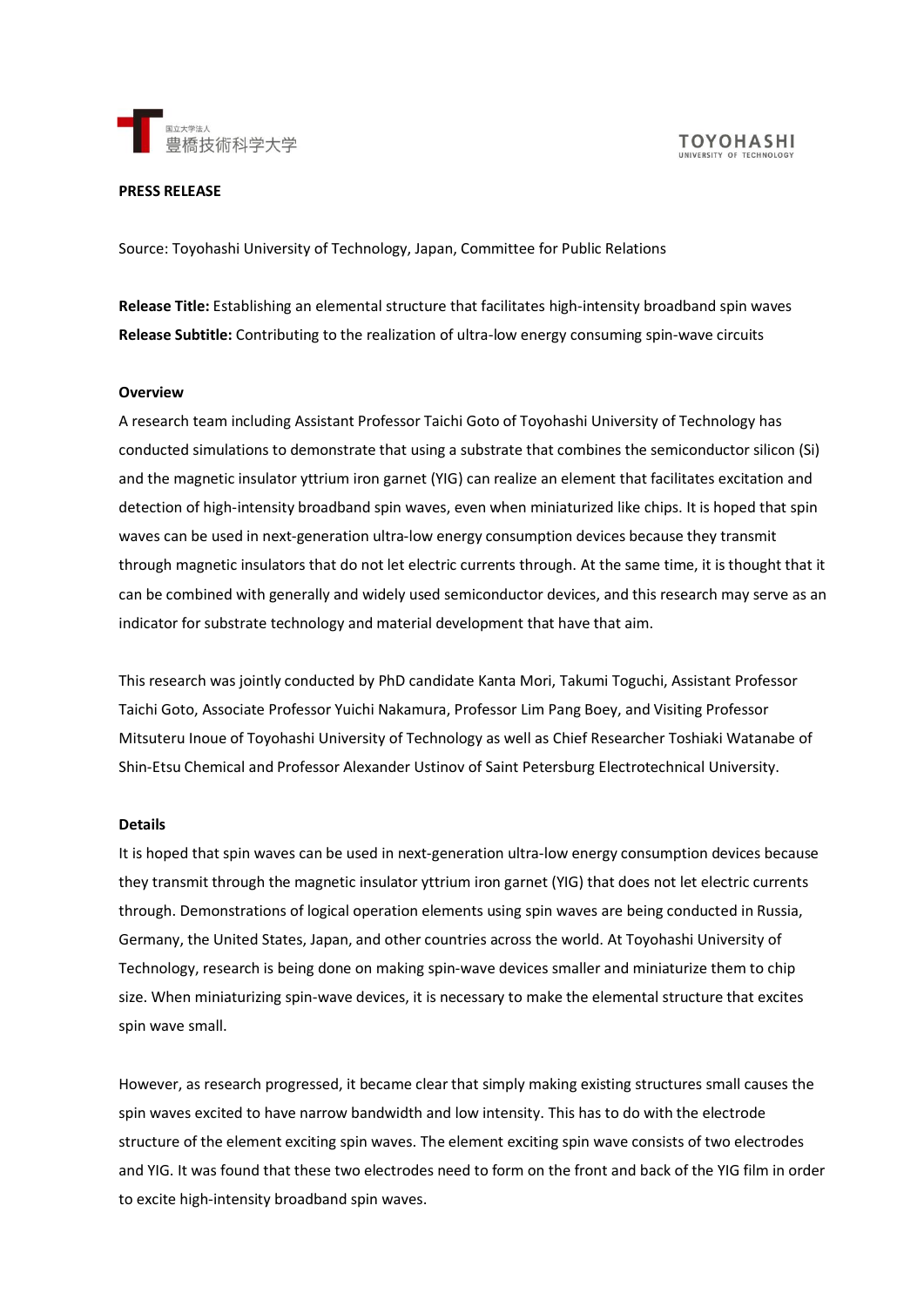

However, the thickness of YIG films in recent spin-wave device research has ranged from a few micrometers to nanometers, making them so thin that it is not possible to simply make electrodes on both sides since the film will break.

As such, this paper suggests a YIG-on-metal (YOM) structure where a 1-micrometer thick YIG film is attached on silicon (Si) via metal. Since an electrode already exists on the back of the YIG when using a YOM substrate, it is possible to make an element exciting spin waves simply by creating another electrode on the front. Simulating this structure has shown that it is possible to create an element exciting spin waves with a functional index more than twice that of conventional electrode structures, achieving broader frequency bandwidth and higher intensity.

# **Future Outlook**

The proposed YOM structure is formed on top of a Si substrate, so it is thought that it will accelerate research on combining spin-wave devices using magnetic bodies and electronic devices using semiconductors. Based on the results of these simulations, Toyohashi University of Technology plan to collaborate with Shin-Etsu Chemical, who specialize in Si and YIG material development, and Saint Petersburg Electrotechnical University, who specialize in spin-wave element development, to develop actual YOM substrates and spin-wave elements. Finally, the aim is to develop comprehensively excellent device systems by having the strong functions of spin-wave elements complement the weak functions of electronic circuits using semiconductors.

### **Reference**

This research was reported in the following paper. It can be downloaded for free. Kanta Mori, Taichi Goto, Toshiaki Watanabe, Takumi Koguchi, Yuichi Nakamura, Pang Boey Lim, Alexey B. Ustinov, Mitsuteru Inoue, "Broadband excitation of spin wave using microstrip line antennas for integrated magnonic devices", *Journal of Physics D: Applied Physics*[, https://doi.org/10.1088/1361-6463/ac3f10](https://doi.org/10.1088/1361-6463/ac3f10)

This research received the following support.

- ⚫ Grants-in-Aid for Scientific Research, Japan Society for the Promotion of Science (JSPS): No. 20H02593, No. 19H00765, and No. 20K20535
- Bilateral Exchange Project, JSPS and RFBR: No. JPJSBP120214807
- ⚫ New Energy and Industrial Technology Development Organization (NEDO) No.20002157-0
- Foundation for Technology Promotion of Electronic Circuit Board
- Research Foundation for the Electrotechnology of Chubu